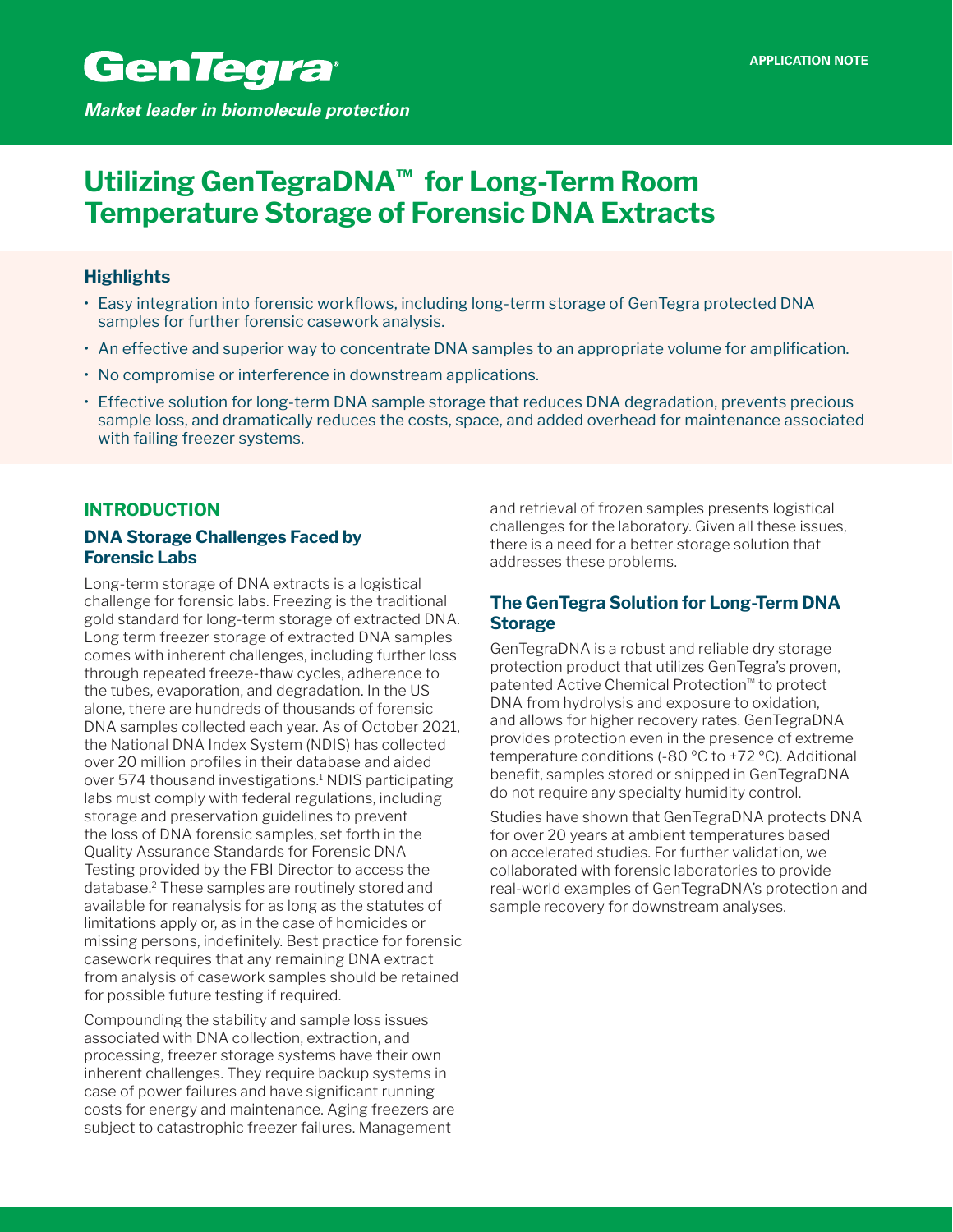

**Figure 1:** GenTegraDNA protects DNA in 2 simple steps. **1.** Combine DNA extractions with GenTegraDNA solution in a screw cap tube and gently mix. **2.** Dry the combined DNA with GenTegraDNA sample solution. (Recommended drying methods are provided in the Product Specifications Table at the end of this Application Note with additional instructions provided in the GenTegraDNA User Guide.) Following longterm storage, DNA can be easily recovered and ready for use in downstream applications without the need for additional purifications.

# **GenTegraDNA Delivers Long Term Protection and Stability**

To determine GenTegraDNA's ability to stabilize DNA for long-term storage, extracted DNA samples were protected with GenTegraDNA and then dried down for testing. Using the Arrhenius model for accelerated stability testing, samples were stored at 25 ºC (room temperature), 37 ºC, 56 ºC, and 76 ºC for 6 months. Following the 6-month storage, 250 ng of DNA sample was analyzed by gel electrophoresis, where no visible degradation was observed (Figure 2). Storing the DNA at 76 ºC for 6 months is the equivalent to 20 years of storage at ambient room temperature.<sup>3,4</sup>



250 ng/lane genomic DNA stored on GenTegraDNA for six months of ambient (25°C) and elevated temperatures.

**Figure 2:** DNA samples stored on GenTegraDNA show no degradation after the equivalent of 20 years storage at ambient temperature. Accelerated stability studies show DNA sample protection with no visible degradation.

## **For Forensic DNA:**

# **Stability and Recovery Analysis of DNA Extracts Protected with GenTegraDNA**

To validate GenTegraDNA for subsequent storage of forensic DNA samples, an independent forensic lab performed a series of experiments examining quality assurance parameters based on guidelines for use in forensics cases.

These studies were conducted over a period of 76 days and included:

• A dilution series of 1:10,000 of a non-degraded reference sample extract with aliquots stored under the following conditions:

a) Unprotected DNA samples in a freezer;

b) GenTegraDNA protected samples at room temperature,

c) GenTegraDNA protected samples in a 70 ºC incubator for accelerated stability assessment

• A set of degraded extracts with aliquots stored under the following conditions:

a) Unprotected DNA samples in a freezer;

b) GenTegraDNA protected samples at room temperature,

c) GenTegraDNA protected samples in a 70 ºC incubator for accelerated stability assessment

 $\cdot$  A range of extracts starting volumes (5  $\mu$ L to 40  $\mu$ L) stored at room temperature

All studies above were tested for amplification with GlobalFiler™ (ThermoFisher Scientific) and/or PowerPlex® Y23 (Promega) to determine data quality standards were met with the respective samples.

*Accelerated stability testing of non-degraded reference sample extract and a set of degraded extracts*

As shown in Table 1, samples protected with GenTegraDNA showed a higher to equivalent percent of recovery at both room temperature and 70 ºC during accelerated stability testing. In addition, samples protected with GenTegraDNA were observed to have little to no additional degradation as indicated by the Degradation Index (DI). The DI is a way to evaluate degradation in forensic samples and is the ratio of the number of small DNA fragments to larger DNA fragments in a sample. Dilutions 1:1,000 and 1:10,000 (grey) are expected to be subject to stochastic effects with Quantifiler Trio.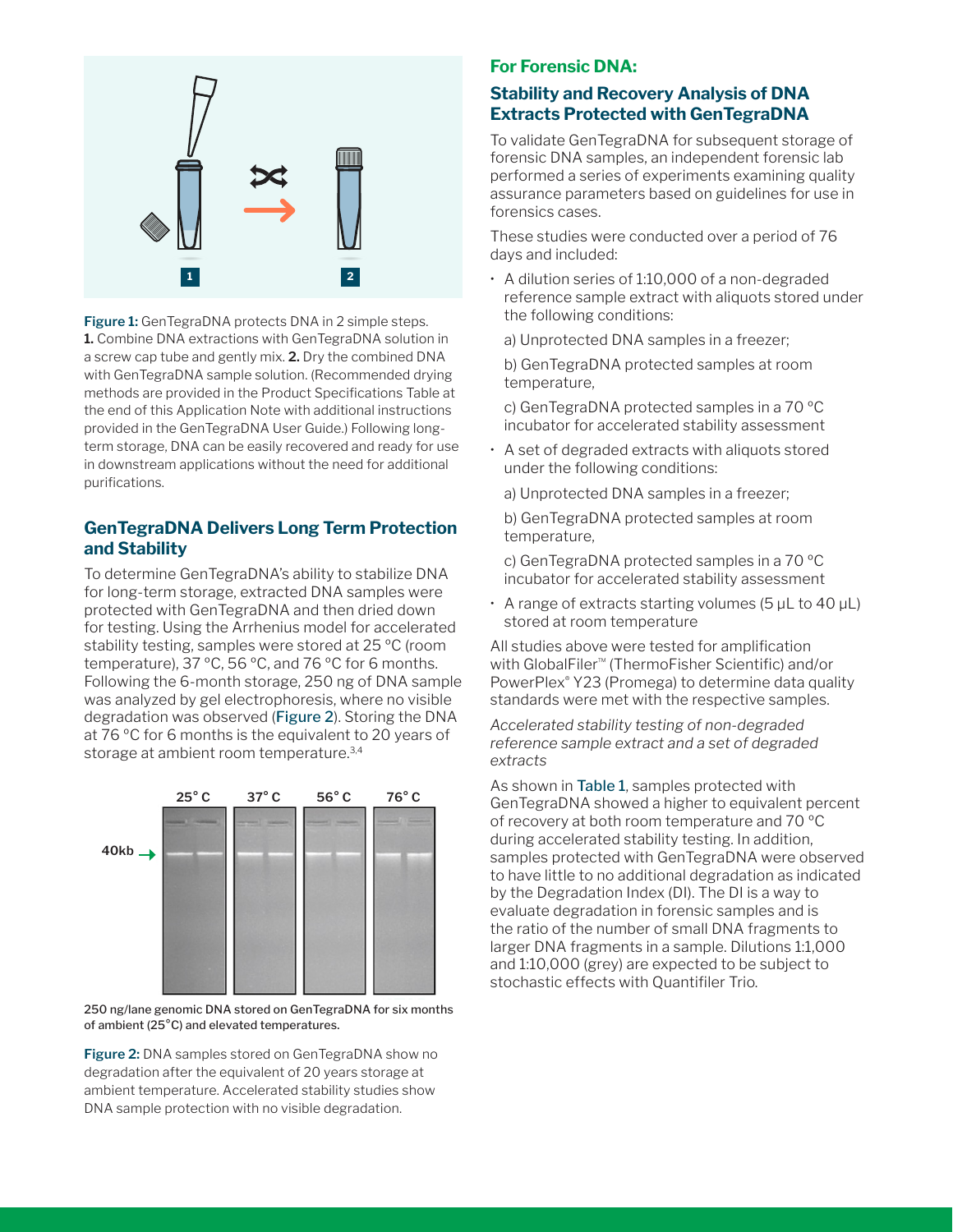|                  | <b>Initial T-S</b><br>(theory) | <b>No GenTegraDNA</b><br>-20 °C freezer |                | <b>GenTegraDNA</b><br>room temperature |      | <b>GenTegraDNA</b><br>70 °C |     |
|------------------|--------------------------------|-----------------------------------------|----------------|----------------------------------------|------|-----------------------------|-----|
| <b>Sample</b>    | Sample input                   | % Recovered                             | <b>DI</b>      | % Recovered                            | l Di | % Recovered $\vert$ DI      |     |
| Undiluted (neat) | 1.8 <sub>ng</sub>              | 86%                                     | 1.2            | 128%                                   | 1.3  | 113%                        | 1.2 |
| 1:10             | $0.18$ ng                      | 44%                                     | 1.3            | 49%                                    | 1.4  | 78%                         | 1.7 |
| 1:100            | $0.018$ ng                     | 54%                                     | 1.4            | 67%                                    | 1.9  | 57%                         | 2.4 |
| 1:1,000          | $0.0018$ ng                    | 67%                                     | 1.3            | 100%                                   | 4.5  | 11%                         | 0.7 |
| 1:10,000         | $0.00018$ ng                   | 111%                                    | $\overline{2}$ | 222%                                   |      | 0%                          |     |

**Table 1: Quality and recovery assessment of dilution series of a DNA reference sample for forensic analysis.** In samples protected with GenTegraDNA, the percent recovered at both room temperature, and 70 ºC testing showed a higher to equivalent percent of recovery. In addition, samples showed little to no additional degradation. The DI value of <1 suggests intact DNA with no degradation or inhibition. DI values between 1-10 indicate that DNA is slightly to moderately degraded but would not likely result in PCR inhibition, and DI values > 10 are indicative of significant degradation. Values in grey are expected to be subject to stochastic effects with Quantifiler Trio (the method used in this study for quantifying DNA samples).

Based on quantification results from the titration series, the undiluted and 1:10 dilution points from each set of conditions were amplified with both GlobalFiler and PowerPlex Y23, and 1:100 dilutions were only amplified with PowerPlex Y23. Complete profiles were obtained for ≥ 0.18 ng samples. Partial profiles were obtained for 0.018 ng (data not shown).

An additional set of degraded extracts (as an example of potential forensic sample types) were retained under the same set of storage conditions with the following results in Table 2.

|                | <b>Before storage</b> |                   | <b>No GenTegraDNA</b><br>-20 °C freezer |           | <b>GenTegraDNA</b><br>room temperature |      | <b>GenTegraDNA</b><br>70 °C |      |
|----------------|-----------------------|-------------------|-----------------------------------------|-----------|----------------------------------------|------|-----------------------------|------|
| <b>Sample</b>  | Sample input          | <b>Initial DI</b> | % Recovered                             | <b>DI</b> | % Recovered $\vert$ DI                 |      | % Recovered   DI            |      |
| 1G             | 3.003                 | 2.0               | 70%                                     | 1.5       | 75%                                    | 1.7  | 77%                         | 2.1  |
| 11             | 2.901                 | 3.2               | 81%                                     | 3.5       | 72%                                    | 3.5  | 69%                         | 3.8  |
| 1 <sub>J</sub> | 1.180                 | 1.4               | 89%                                     | 1.9       | 66%                                    | 1.6  | 80%                         | 1.9  |
| 1 <sup>K</sup> | 0.537                 | 1.2               | 30%                                     | 2.1       | 45%                                    | 2.1  | 62%                         | 2.4  |
| 1H             | 0.252                 | 28.0              | 46%                                     | 21.5      | 50%                                    | 39.1 | 57%                         | 30.6 |

**Table 2: Quality and recovery assessment of DNA degraded samples for forensic analysis.** In samples protected with GenTegraDNA, the percent recovered at room temperature and 70 ºC for accelerated stability testing showed a comparable percent of recovery and no significant degradation in samples with a starting input > 1 ng/μL. The samples with starting inputs < 1 ng/μL, percent recovery showed a notable increase with no significant increase in sample degradation.

These results indicated a trend that concentrations above 0.1 ng/μL with GenTegraDNA appears to support greater recovery following storage. Storing DNA frozen (e.g., gold standard) or with GenTegraDNA, at room temperature and 70 ºC, during the tested period (76 days) does not lead to significant degradation. Overall, these findings suggest comparable results for storage by freezer or room temperature with GenTegraDNA in terms of DNA recovery and quality.

### *Contamination analysis*

Reagent blanks for each of the above studies were quantified with no detected DNA. Reagent blanks were amplified with either GlobalFiler or PowerPlex Y23. GlobalFiler blanks yielded profiles with no detected DNA. PowerPlex Y23 blanks also produced profiles with no detectable DNA but consistently showed at least one "haystack"-shaped artifact between 75 and 76 base pairs.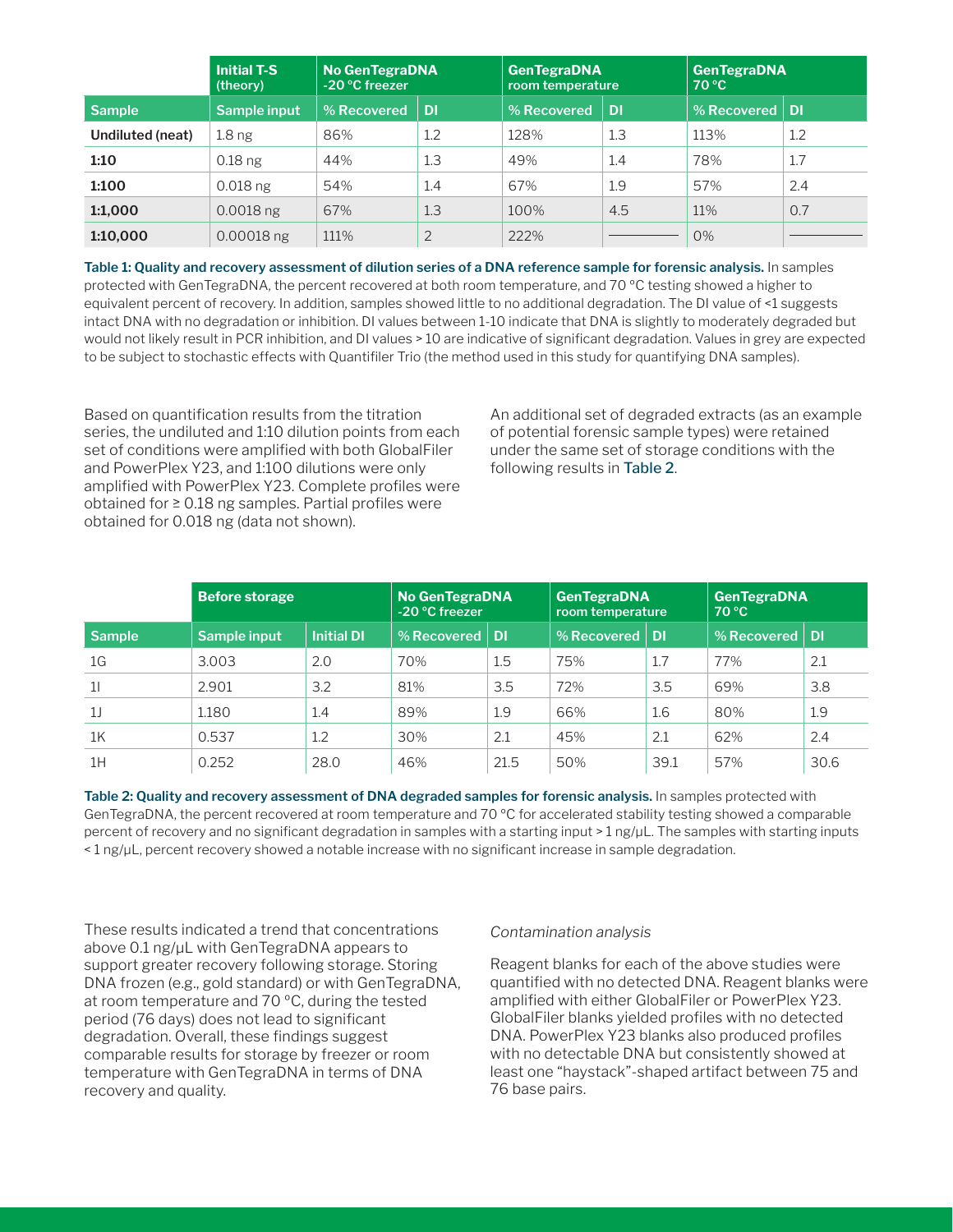### **Long-term Storage and DNA Integrity for Downstream Applications**

All forensic cases require DNA samples to remain intact for future testing. These studies were conducted to confirm GenTegraDNA prevents degradation over long-term storage at ambient temperatures and samples remain intact for downstream applications and analysis.

### *Ongoing Ambient Temperature Experiments Show Retention of Sample Quality Through 4.5 Years*

Following the initial six-month incubation period at 25 °C, 37 °C, and 56 °C for accelerated stability testing with GenTegraDNA, mitochondrial DNA samples were moved to storage at room temperature (25 °C) for four years, thus replicating normal storage conditions. These samples showed no degradation and performed identically in downstream applications (Figure 3).

### *qPCR Amplification is Not Inhibited by GenTegraDNA*

To confirm that GenTegraDNA does not interfere with fluorescence-based reporter dyes during qPCR amplification, samples protected with GenTegraDNA were compared to unprotected DNA samples. 20 μL of 10 ng/μL DNA was added to 6 control tubes without GenTegraDNA and 6 tubes with GenTegraDNA. All DNA samples were analyzed in triplicate with TaqMan® PCR (ThermoFisher) using GAPDH primer and probe (FAM-BHQ) set. No differences were observed between GenTegraDNA treated samples and untreated samples demonstrating that GenTegraDNA does not inhibit real-time TaqMan PCR with FAM as a reporter dye (Figure 4).

### *qPCR assay validated long-term protection of DNA integrity with GenTegraDNA*

Following degradation analysis, the 4.5-year GenTegraDNA-protected extract samples were amplified by qPCR with long-range PCR primers. In this study, the DNA extracts were observed to be intact to at least 2.5 kb with normal  $C<sub>t</sub>$  values (19-20 cycles) for all samples (Figure5).

| $25^{\circ}$ C | 37 $^{\circ}$ C | $56^{\circ}$ C Te |  |
|----------------|-----------------|-------------------|--|
| 7 mo           | 7 mo            | 7 most            |  |
|                |                 |                   |  |

**Temperature at initial storage date**



100 ng/lane genomic DNA stored on GenTegraDNA for four years following incubation at three different temperatures.

#### **Figure 3: Agarose gel assessment of genomic DNA**

**quality.** Following storage, the samples were rehydrated and visualized using agarose gel electrophoresis. A (collapsed) DNA band with an apparent molecular weight of 40 kb indicates that the average duplex DNA strand length for such samples is in excess of approximately 40 kb.



#### **Figure 4: GenTegraDNA does not inhibit qPCR**

amplification. C<sub>t</sub> values showed normal amplification with GenTegraDNA-protected samples compared to unprotected samples.



**Figure 5: GenTegraDNA protects integrity of DNA samples for qPCR.**  $C_t$  values showed normal amplification with longrange PCR primers on GenTegraDNA-protected extract samples stored for 4.5 years.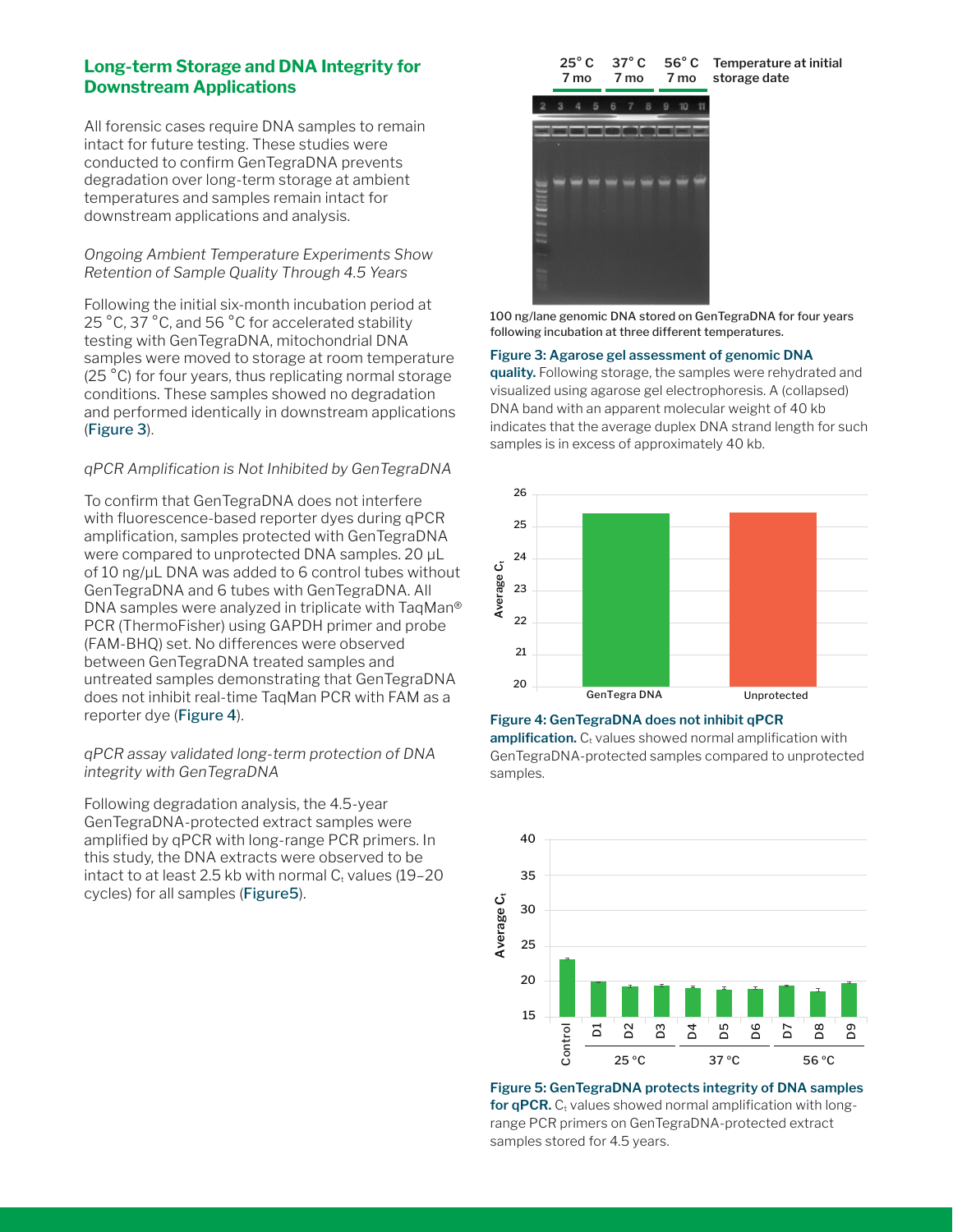# **Using GenTegraDNA for Concentrating Forensic DNA Samples to Improve Recovery**

A reliable DNA concentration method allows for combining extracts and using the most DNA for testing while leaving a portion for future testing. Traditional filters used for sample concentration can result in sample loss and add the potential for sample switching due to tube transfers. Therefore, a study was conducted to validate an alternative drying process for concentrating DNA samples.

In this study, two dry-down methods were tested for concentration and recovery of DNA. For both methods, initial total DNA input was quantified for all samples.

- **Method 1:** No DNA stabilization protection in a 60 °C incubator
	- 12 DNA samples with 5 high quantity (Figure 5A, orange) and 7 relatively low quantity (Figure 5B, orange) inputs of less than 1 ng
	- For contamination testing, 6 samples containing only molecular biology grade water were placed between 2 rows of DNA containing samples
	- All samples were dried down without DNA stabilization protection in a 60 °C incubator for 1 hr 40 min to volumes between 7 μL and 11 μL
	- Sample volumes were brought back up to 15 μL with molecular biology grade water
- **Method 2:** GenTegraDNA protection with overnight dry-down
	- 7 DNA samples with 3 high quantity (Figure 5A, green) and 4 relatively low quantity (Figure 5B, green) total input
	- DNA samples were added to GenTegraDNA protection tubes and subsequently completely dried down overnight in a 60 °C incubator
	- Following dry down, the GenTegraDNA-protected samples were subsequently reconstituted with 15 μL of molecular biology grade water

Following concentration, all DNA samples were quantified, and the degradation index was determined with Quantifiler Trio. The total amount of DNA after dry-down was determined by multiplying the concentration by 15 μL.

For both dry-down processes, sample quantity and degradation were analyzed. **For the first method**, all high quantity samples showed some DNA loss following dry-down compared to their initial input (Figure 5A, and Table 3) and 6 of the 7 of the low quantity samples showed significantly less total DNA following dry-down and reconstitution. Note, two samples showed a significant increase in sample degradation and were determined to be unacceptable for use (Table 3, \*starred examples). For confirmation of no cross-contamination during drying, the blanks were quantified and showed that no DNA was present (data not shown). Thus, confirming there was no crosscontamination during the drying process.

**For the GenTegraDNA protected** dry-down method, 2 of the 3 higher level samples showed higher total DNA quantities (Figure 6A). The degradation index showed a modest increase in 1 of the 3 samples and no significant change in the other 2 samples (Table 3). In contrast, lower-level samples had an average detection of 74% (Figure 6B) and the DI showed no significant difference with 2 samples and a modest increase with the remaining 2 samples (Table 3).





### **Figure 5: Samples with either high (A) or low (B) starting inputs were analyzed for percent recovery following GenTegra-protected and unprotected dry-down**

**concentration methods. A)** In method 1, five samples (orange) were unprotected during the dry-down process. In method 2, three samples (green) were protected with GenTegraDNA for the dry-down concentration process. The GenTegraDNA samples had an overall higher percent of recovery compared to unprotected DNA samples following reconstitution. B) In method 1, seven samples (orange) were unprotected during dry-down and compared to method 2 with four samples (green) protected with GenTegraDNA for the dry-down concentration process. Overall, the GenTegraDNA samples had a higher percentage of recovery compared to unprotected DNA samples following reconstitution.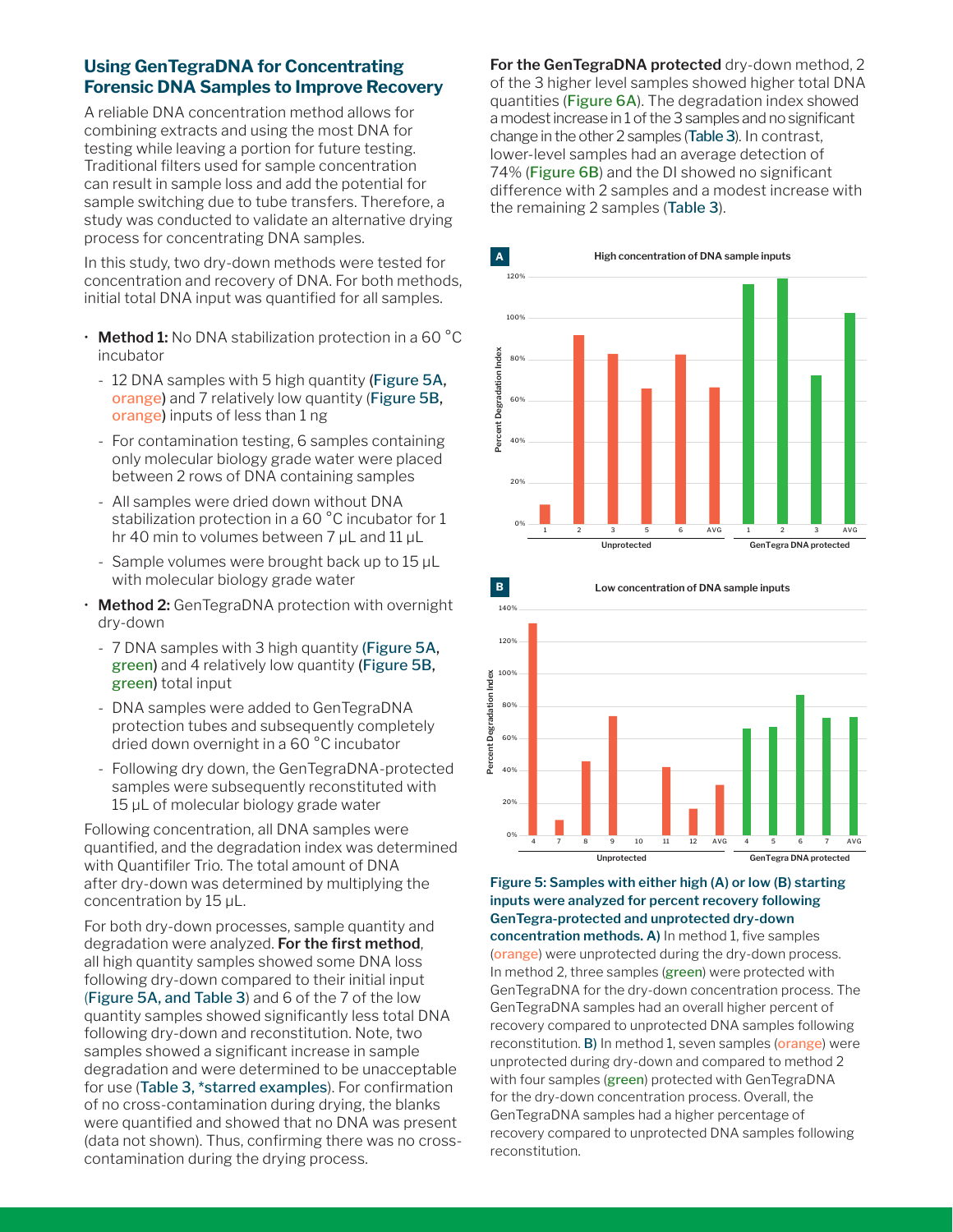Following this study, the investigators concluded that **"GenTegra [DNA] dry-down [method is] an effective way to concentrate samples to an appropriate volume for amplification. They are superior to dry-down techniques without a stabilizing agent and exhibit minimal DNA loss. They also allow for dry-down post examination for effective DNA extract storage."**

|                        |                | DNA quantity (ng)   |                    | % Recovery          | <b>DI</b>     |              | <b>DI Ratio</b>     |
|------------------------|----------------|---------------------|--------------------|---------------------|---------------|--------------|---------------------|
|                        | <b>Samples</b> | <b>Total Before</b> | <b>Total After</b> | <b>After/Before</b> | <b>Before</b> | <b>After</b> | <b>After/Before</b> |
| Unprotected            |                | 6.72                | 0.64               | 9.52%               | 1.40          | 1.23         | 0.88                |
|                        | 2              | 135.49              | 124.37             | 91.80%              | 0.99          | 1.01         | 1.02                |
|                        | 3              | 613.54              | 507.46             | 82.71%              | 1.08          | 0.95         | 0.88                |
|                        | 5              | 84.29               | 55.55              | 65.91%              | 1.26          | 0.99         | 0.79                |
|                        | 6              | 85.14               | 70.17              | 82.43%              | 1.38          | 1.41         | 1.02                |
| GenTegra<br><b>DNA</b> | $\mathbf{1}$   | 61.69               | 71.88              | 116.51%             | 0.80          | 1.07         | 1.33                |
|                        | $\overline{2}$ | 338.12              | 403.47             | 119.33%             | 1.05          | 1.01         | 0.96                |
|                        | 3              | 39.05               | 28.26              | 72.38%              | 1.16          | 1.21         | 1.04                |

### **A. Samples with high concentration and quantity of DNA**

### **B. Samples with low concentration and quantity of DNA**

|                        |                | <b>DNA</b> quantity (ng) |                    | % Recovery          | DI            |              |
|------------------------|----------------|--------------------------|--------------------|---------------------|---------------|--------------|
|                        | <b>Samples</b> | <b>Total Before</b>      | <b>Total After</b> | <b>After/Before</b> | <b>Before</b> | <b>After</b> |
| Unprotected            | $4^*$          | 0.01                     | 0.01               | 131.56%             | 0.75          | 8.98         |
|                        | 7              | 0.57                     | 0.01               | 9.56%               | 1.86          | 1.65         |
|                        | 8              | 0.27                     | 0.13               | 45.98%              | 0.95          | 1.15         |
|                        | $9*$           | 0.92                     | 0.68               | 73.97%              | 7.59          | 13.96        |
|                        | 10             | 0.55                     | 0.00               | 0.00%               | 14.03         |              |
|                        | 11             | 0.12                     | 0.05               | 42.49%              | 2.08          | 2.12         |
|                        | 12             | 0.02                     | 0.00               | 16.66%              |               | 2.46         |
| GenTegra<br><b>DNA</b> | $\overline{4}$ | 0.32                     | 0.21               | 66.45%              | 0.97          | 1.85         |
|                        | 5              | 0.25                     | 0.17               | 67.18%              | 1.47          | 1.53         |
|                        | 6              | 0.13                     | 0.12               | 87.21%              | 1.17          | 2.72         |
|                        | 7              | 0.15                     | 0.11               | 73.20%              | 1.50          | 1.59         |

### **Table 3: Samples were analyzed for percent recovery and degradation following dry-down concentration methods.**

**A)** A high concentration of DNA was used to replicate samples with an abundant amount of DNA. **B)** In comparison, DNA with a low concentration was used to replicate samples with limited sample input. GenTegraDNA protected samples showed no significant degradation. \*Samples were deemed unacceptable for forensic use.